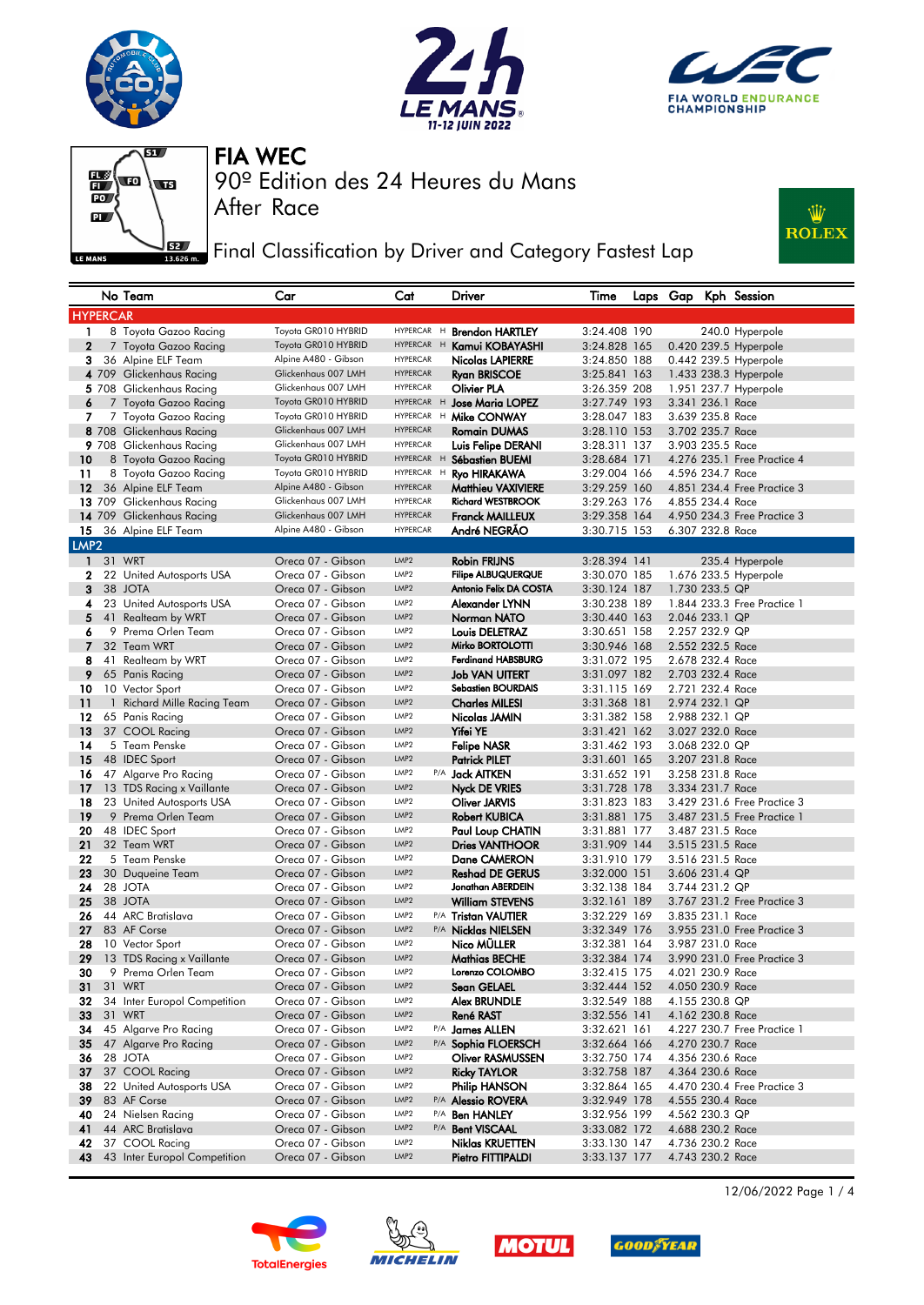







After Race

FIA WEC

90º Edition des 24 Heures du Mans

**Fig. 3** Final Classification by Driver and Category Fastest Lap



|                  |    | No Team                                                   | Car                                                | Cat                                  |     | Driver                                    | Time                           |                                      |            | Laps Gap Kph Session                      |
|------------------|----|-----------------------------------------------------------|----------------------------------------------------|--------------------------------------|-----|-------------------------------------------|--------------------------------|--------------------------------------|------------|-------------------------------------------|
| 44               |    | 28 JOTA                                                   | Oreca 07 - Gibson                                  | LMP2                                 |     | <b>Edward JONES</b>                       | 3:33.249 151                   |                                      |            | 4.855 230.0 Free Practice 3               |
| 45               |    | 39 Graff Racing                                           | Oreca 07 - Gibson                                  | LMP2                                 |     | P/A David DROUX                           | 3:33.267 198                   | 4.873 230.0 Race                     |            |                                           |
| 46               |    | 35 Ultimate                                               | Oreca 07 - Gibson                                  | LMP <sub>2</sub>                     |     | <sup>P/A</sup> Matthieu LAHAYE            | 3:33.463 168                   | 5.069 229.8 QP                       |            |                                           |
| 47               |    | 22 United Autosports USA                                  | Oreca 07 - Gibson                                  | LMP <sub>2</sub>                     |     | Will OWEN                                 | 3:33.564 144                   |                                      |            | 5.170 229.7 Free Practice 4               |
| 48               |    | 23 United Autosports USA                                  | Oreca 07 - Gibson                                  | LMP <sub>2</sub>                     |     | Joshua PIERSON                            | 3:33.580 144                   |                                      |            | 5.186 229.7 Free Practice 3               |
| 49               |    | 3 DKR Engineering                                         | Oreca 07 - Gibson                                  | LMP <sub>2</sub>                     |     | P/A Laurents HORR                         | 3:33.601 189                   | 5.207 229.7 Race                     |            |                                           |
| 50               |    | 43 Inter Europol Competition                              | Oreca 07 - Gibson                                  | LMP <sub>2</sub>                     |     | <b>Fabio SCHERER</b>                      | 3:33.641 178                   | 5.247 229.6 Race                     |            |                                           |
| 51               |    | 34 Inter Europol Competition                              | Oreca 07 - Gibson                                  | LMP <sub>2</sub>                     |     | <b>Esteban GUTIERREZ</b>                  | 3:33.663 178                   | 5.269 229.6 Race                     |            |                                           |
| 52               |    | 30 Duqueine Team                                          | Oreca 07 - Gibson                                  | LMP <sub>2</sub>                     |     | <b>Richard BRADLEY</b>                    | 3:33.795 144                   | 5.401 229.4 Race                     |            |                                           |
| 53               |    | 38 JOTA                                                   | Oreca 07 - Gibson                                  | LMP <sub>2</sub><br>LMP <sub>2</sub> |     | Roberto GONZALEZ                          | 3:33.881 142                   | 5.487 229.3 Race                     |            |                                           |
| 54               |    | 45 Algarve Pro Racing                                     | Oreca 07 - Gibson<br>Oreca 07 - Gibson             | LMP <sub>2</sub>                     | P/A | <b>René BINDER</b><br>Tijmen VAN DER HELM | 3:34.125 159                   | 5.731 229.1 Race                     |            | 5.876 228.9 Free Practice 2               |
| 55<br>56         |    | 13 TDS Racing x Vaillante<br>43 Inter Europol Competition | Oreca 07 - Gibson                                  | LMP <sub>2</sub>                     |     | David HEINEMEIER-HANSSON                  | 3:34.270 118<br>3:34.287 134   | 5.893 228.9 Race                     |            |                                           |
| 57               |    | 1 Richard Mille Racing Team                               | Oreca 07 - Gibson                                  | LMP <sub>2</sub>                     |     | Lilou WADOUX                              | 3:34.395 149                   |                                      |            | 6.001 228.8 Free Practice 3               |
| 58               |    | 41 Realteam by WRT                                        | Oreca 07 - Gibson                                  | LMP <sub>2</sub>                     |     | <b>Rui ANDRADE</b>                        | 3:34.411 158                   |                                      |            | 6.017 228.8 Free Practice 3               |
| 59               |    | 24 Nielsen Racing                                         | Oreca 07 - Gibson                                  | LMP <sub>2</sub>                     |     | P/A Matthew BELL                          | 3:34.419 155                   | 6.025 228.8 Race                     |            |                                           |
| 60               |    | 35 Ultimate                                               | Oreca 07 - Gibson                                  | LMP <sub>2</sub>                     |     | P/A Jean-Baptiste LAHAYE                  | 3:34.486 142                   |                                      |            | 6.092 228.7 Free Practice 3               |
| 61               |    | 10 Vector Sport                                           | Oreca 07 - Gibson                                  | LMP2                                 |     | <b>Ryan CULLEN</b>                        | 3:34.486 129                   | 6.092 228.7 Race                     |            |                                           |
| 62               |    | 65 Panis Racing                                           | Oreca 07 - Gibson                                  | LMP <sub>2</sub>                     |     | Julien CANAL                              | 3:34.755 127                   | 6.361 228.4 Race                     |            |                                           |
| 63               |    | 1 Richard Mille Racing Team                               | Oreca 07 - Gibson                                  | LMP <sub>2</sub>                     |     | <b>Sébastien OGIER</b>                    | 3:34.774 166                   | 6.380 228.4 Race                     |            |                                           |
| 64               |    | 5 Team Penske                                             | Oreca 07 - Gibson                                  | LMP <sub>2</sub>                     |     | <b>Emmanuel COLLARD</b>                   | 3:34.801 126                   | 6.407 228.4 Race                     |            |                                           |
| 65               |    | 30 Duqueine Team                                          | Oreca 07 - Gibson                                  | LMP <sub>2</sub>                     |     | Guillermo ROJAS                           | 3:34.845 125                   | 6.451 228.3 Race                     |            |                                           |
| 66               |    | 48 IDEC Sport                                             | Oreca 07 - Gibson                                  | LMP2                                 |     | <b>Paul LAFARGUE</b>                      | 3:34.993 136                   | 6.599 228.2 Race                     |            |                                           |
| 67               |    | 32 Team WRT                                               | Oreca 07 - Gibson                                  | LMP <sub>2</sub>                     |     | <b>Rolf INEICHEN</b>                      | 3:35.232 192                   | 6.838 227.9 Race                     |            |                                           |
| 68               |    | 27 CD Sport                                               | Ligier JSP217 - Gibson                             | LMP <sub>2</sub>                     |     | P/A Steven PALETTE                        | 3:36.478 176                   | 8.084 226.6 Race                     |            |                                           |
| 69               |    | 3 DKR Engineering                                         | Oreca 07 - Gibson                                  | LMP2                                 |     | P/A Alexandre COUGNAUD                    | 3:36.618 147                   | 8.224 226.5 Race                     |            |                                           |
| 70               |    | 34 Inter Europol Competition                              | Oreca 07 - Gibson                                  | LMP <sub>2</sub>                     |     | Jakub SMIECHOWSKI                         | 3:37.250 126                   | 8.856 225.8 Race                     |            |                                           |
| 71               |    | 83 AF Corse                                               | Oreca 07 - Gibson                                  | LMP2                                 |     | P/A Francois PERRODO                      | 3:37.667 134                   | 9.273 225.4 Race                     |            |                                           |
| 72               |    | 3 DKR Engineering                                         | Oreca 07 - Gibson                                  | LMP2<br>LMP2                         |     | P/A Jean GLORIEUX                         | 3:37.920 118                   | 9.526 225.1 Race                     |            |                                           |
| 73               |    | 35 Ultimate                                               | Oreca 07 - Gibson                                  | LMP <sub>2</sub>                     |     | P/A François HERIAU                       | 3:37.940 166                   | 9.546 225.1 Race                     |            |                                           |
| 74<br>75         |    | 47 Algarve Pro Racing<br>45 Algarve Pro Racing            | Oreca 07 - Gibson<br>Oreca 07 - Gibson             | LMP2                                 |     | P/A John FALB<br>P/A Steven THOMAS        | 3:38.863 146<br>3:39.288 130   | 10.894 223.7 Race                    |            | 10.469 224.1 Free Practice 3              |
| 76               |    | 24 Nielsen Racing                                         | Oreca 07 - Gibson                                  | LMP2                                 |     | P/A Rodrigo SALES                         |                                |                                      |            | 3:40.466 127 12.072 222.5 Free Practice 3 |
| 77               |    | 39 Graff Racing                                           | Oreca 07 - Gibson                                  | LMP <sub>2</sub>                     |     | P/A Eric TROUILLET                        | 3:40.972 128 12.578 222.0 Race |                                      |            |                                           |
| 78               |    | 39 Graff Racing                                           | Oreca 07 - Gibson                                  | LMP <sub>2</sub>                     |     | P/A Sébastien PAGE                        | 3:41.353 114 12.959 221.6 Race |                                      |            |                                           |
| 79               |    | 44 ARC Bratislava                                         | Oreca 07 - Gibson                                  | LMP2                                 |     | P/A Miroslav KONOPKA                      | 3:42.665 130 14.271 220.3 Race |                                      |            |                                           |
| 80               |    | 27 CD Sport                                               | Ligier JSP217 - Gibson                             | LMP2                                 |     | P/A Christophe CRESP                      | 3:44.504 141 16.110 218.5 Race |                                      |            |                                           |
| 81               |    | 27 CD Sport                                               | Ligier JSP217 - Gibson                             | LMP2                                 |     | P/A Michael JENSEN                        | 3:46.665 127                   | 18.271 216.4 Race                    |            |                                           |
| <b>LMGTE Pro</b> |    |                                                           |                                                    |                                      |     |                                           |                                |                                      |            |                                           |
| $\mathbf{1}$     |    | 92 Porsche GT Team                                        | Porsche 911 RSR - 19                               | <b>LMGTE Pro</b>                     |     | <b>Kevin ESTRE</b>                        | 3:48.356 153                   |                                      | 214.8 Race |                                           |
| $\mathbf 2$      |    | 64 Corvette Racing                                        | Chevrolet Corvette C8.R                            | <b>LMGTE Pro</b>                     |     | Alexander SIMS                            | 3:48.771 112                   | 0.415 214.4 Race                     |            |                                           |
| 3.               |    | 91 Porsche GT Team                                        | Porsche 911 RSR - 19                               | <b>LMGTE Pro</b>                     |     | Frédéric MAKOWIECKI                       | 3:49.060 171                   | 0.704 214.2 Race                     |            |                                           |
| 4                |    | 92 Porsche GT Team                                        | Porsche 911 RSR - 19                               | <b>LMGTE Pro</b>                     |     | <b>Laurens VANTHOOR</b>                   | 3:49.075 157                   | 0.719 214.1 Race                     |            |                                           |
|                  |    | 5 51 AF Corse                                             | Ferrari 488 GTE Evo                                | <b>LMGTE Pro</b>                     |     | <b>Alessandro PIER GUIDI</b>              | 3:49.109 146                   | 0.753 214.1 Race                     |            |                                           |
| 6                |    | 52 AF Corse                                               | Ferrari 488 GTE Evo                                | <b>LMGTE Pro</b>                     |     | <b>Antonio FUOCO</b>                      | 3:49.196 166                   | 0.840 214.0 Race                     |            |                                           |
|                  |    | 7 74 Riley Motorsports                                    | Ferrari 488 GTE Evo                                | <b>LMGTE Pro</b>                     |     | <b>Felipe FRAGA</b>                       | 3:49.391 147                   | 1.035 213.8 Race                     |            |                                           |
| 8                |    | 92 Porsche GT Team                                        | Porsche 911 RSR - 19                               | <b>LMGTE Pro</b>                     |     | Michael CHRISTENSEN                       | 3:49.562 165                   | 1.206 213.7 Race                     |            |                                           |
| 9.               |    | 52 AF Corse                                               | Ferrari 488 GTE Evo                                | LMGTE Pro                            |     | Miguel MOLINA                             | 3:49.693 164                   | 1.337 213.6 Race                     |            |                                           |
| 10               |    | 63 Corvette Racing                                        | Chevrolet Corvette C8.R<br>Chevrolet Corvette C8.R | LMGTE Pro<br>LMGTE Pro               |     | <b>Nicky CATSBURG</b>                     | 3:49.696 85                    | 1.340 213.6 Race                     |            |                                           |
| 11<br>12         |    | 64 Corvette Racing<br>51 AF Corse                         | Ferrari 488 GTE Evo                                | <b>LMGTE Pro</b>                     |     | Nick TANDY<br><b>James CALADO</b>         | 3:49.706 128<br>3:49.718 156   | 1.350 213.5 Race<br>1.362 213.5 Race |            |                                           |
| 13               |    | 51 AF Corse                                               | Ferrari 488 GTE Evo                                | LMGTE Pro                            |     | Daniel SERRA                              | 3:49.722 144                   | 1.366 213.5 Race                     |            |                                           |
| 14               |    | 52 AF Corse                                               | Ferrari 488 GTE Evo                                | <b>LMGTE Pro</b>                     |     | Davide RIGON                              | 3:49.848 147                   | 1.492 213.4 Race                     |            |                                           |
| 15               |    | 91 Porsche GT Team                                        | Porsche 911 RSR - 19                               | <b>LMGTE Pro</b>                     |     | Gianmaria BRUNI                           | 3:49.891 167                   | 1.535 213.4 Race                     |            |                                           |
| 16               |    | 63 Corvette Racing                                        | Chevrolet Corvette C8.R                            | <b>LMGTE Pro</b>                     |     | Antonio GARCIA                            | 3:49.971 133                   | 1.615 213.3 Race                     |            |                                           |
| 17               |    | 64 Corvette Racing                                        | Chevrolet Corvette C8.R                            | LMGTE Pro                            |     | <b>Tommy MILNER</b>                       | 3:50.347 139                   | 1.991 213.0 Race                     |            |                                           |
| 18               | 91 | Porsche GT Team                                           | Porsche 911 RSR - 19                               | <b>LMGTE Pro</b>                     |     | <b>Richard LIETZ</b>                      | 3:50.530 141                   | 2.174 212.8 Race                     |            |                                           |
| 19               |    | 63 Corvette Racing                                        | Chevrolet Corvette C8.R                            | LMGTE Pro                            |     | Jordan TAYLOR                             | 3:50.870 124                   | 2.514 212.5 Race                     |            |                                           |
| 20               | 74 | <b>Riley Motorsports</b>                                  | Ferrari 488 GTE Evo                                | LMGTE Pro                            |     | Sam BIRD                                  | 3:51.016 119                   | 2.660 212.3 Race                     |            |                                           |
|                  |    | 21 74 Riley Motorsports                                   | Ferrari 488 GTE Evo                                | LMGTE Pro                            |     | Shane VAN GISBERGEN                       | 3:51.162 135                   | 2.806 212.2 Race                     |            |                                           |









12/06/2022 Page 2 / 4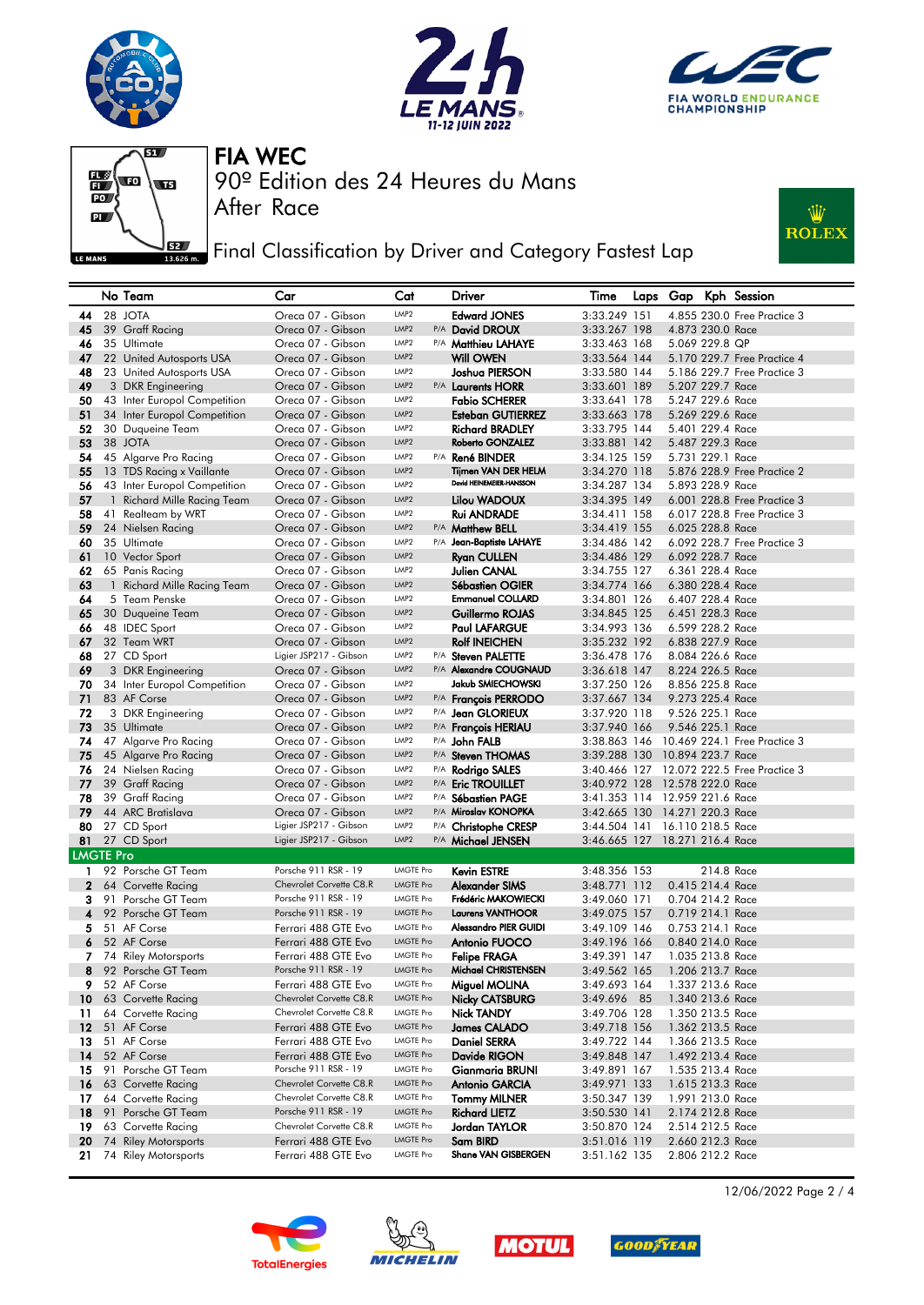







90º Edition des 24 Heures du Mans

After Race

FIA WEC

**J**EET Final Classification by Driver and Category Fastest Lap



|              |                 | No Team                                     | Car                                             | Cat                                | Driver                                    | Time                         |    | Laps Gap                             |            | Kph Session                 |
|--------------|-----------------|---------------------------------------------|-------------------------------------------------|------------------------------------|-------------------------------------------|------------------------------|----|--------------------------------------|------------|-----------------------------|
|              | <b>LMGTE Am</b> |                                             |                                                 |                                    |                                           |                              |    |                                      |            |                             |
| $\mathbf{1}$ |                 | 79 WeatherTech Racing                       | Porsche 911 RSR - 19                            | LMGTE Am                           | Julien ANDLAUER                           | 3:50.445 188                 |    |                                      | 212.9 Race |                             |
| $\mathbf{2}$ |                 | 86 GR Racing                                | Porsche 911 RSR - 19                            | LMGTE Am                           | Benjamin BARKER                           | 3:50.848 177                 |    | 0.403 212.5 Race                     |            |                             |
| 3            |                 | 88 Dempsey - Proton Racing                  | Porsche 911 RSR - 19                            | LMGTE Am                           | Jan HEYLEN                                | 3:51.067 181                 |    | 0.622 212.3 Race                     |            |                             |
| 4            |                 | 46 Team Project 1                           | Porsche 911 RSR - 19                            | LMGTE Am                           | Matteo CAIROLI                            | 3:51.318                     | 62 | 0.873 212.1 Race                     |            |                             |
| 5            |                 | 99 Hardpoint Motorsport                     | Porsche 911 RSR - 19                            | LMGTE Am                           | <b>Alessio PICARIELLO</b>                 | 3:51.332 179                 |    | 0.887 212.0 Race                     |            |                             |
| 6            |                 | 77 Dempsey - Proton Racing                  | Porsche 911 RSR - 19                            | <b>LMGTE Am</b>                    | <b>Harry TINCKNELL</b>                    | 3:51.438 170                 |    | 0.993 212.0 Race                     |            |                             |
| 7            |                 | 93 Proton Competition                       | Porsche 911 RSR - 19                            | <b>LMGTE Am</b>                    | Matt CAMPBELL                             | 3:51.745 172                 |    | 1.300 211.7 Race                     |            |                             |
| 8            |                 | 86 GR Racing                                | Porsche 911 RSR - 19                            | <b>LMGTE Am</b>                    | <b>Riccardo PERA</b>                      | 3:51.972 153                 |    | 1.527 211.5 Race                     |            |                             |
| 9            |                 | 56 Team Project 1                           | Porsche 911 RSR - 19                            | <b>LMGTE Am</b>                    | <b>Ben BARNICOAT</b>                      | 3:52.046 123                 |    | 1.601 211.4 Race                     |            |                             |
| 10           |                 | 77 Dempsey - Proton Racing                  | Porsche 911 RSR - 19                            | <b>LMGTE Am</b>                    | Sebastian PRIAULX                         | 3:52.057 170                 |    | 1.612 211.4 Race                     |            |                             |
| 11           |                 | 98 Northwest AMR                            | Aston Martin VANTAGE AMR                        | LMGTE Am                           | Nicki THIIM                               | 3:52.559 174                 |    | 2.114 210.9 QP                       |            |                             |
| 12           |                 | 61 AF Corse                                 | Ferrari 488 GTE Evo                             | LMGTE Am                           | <b>Vincent ABRIL</b>                      | 3:52.594 187                 |    |                                      |            | 2.149 210.9 Hyperpole       |
| 13           |                 | 93 Proton Competition                       | Porsche 911 RSR - 19                            | LMGTE Am                           | Zacharie ROBICHON                         | 3:52.681 125                 |    | 2.236 210.8 Race                     |            |                             |
| 14           |                 | 79 WeatherTech Racing                       | Porsche 911 RSR - 19                            | LMGTE Am                           | <b>Thomas MERRILL</b>                     | 3:52.696 156                 |    | 2.251 210.8 Race                     |            |                             |
| 15           |                 | 54 AF Corse                                 | Ferrari 488 GTE Evo                             | <b>LMGTE Am</b>                    | Nicholas CASSIDY                          | 3:52.722 193                 |    | 2.277 210.8 Race                     |            |                             |
| 16           |                 | 61 AF Corse                                 | Ferrari 488 GTE Evo                             | LMGTE Am                           | <b>Louis PRETTE</b>                       | 3:52.742 155                 |    | 2.297 210.8 Race                     |            |                             |
| 17           |                 | 57 Kessel Racing                            | Ferrari 488 GTE Evo                             | <b>LMGTE Am</b>                    | Mikkel JENSEN                             | 3:52.751 185                 |    |                                      |            | 2.306 210.8 Hyperpole       |
| 18           |                 | 88 Dempsey - Proton Racing                  | Porsche 911 RSR - 19                            | LMGTE Am                           | Maxwell ROOT                              | 3:52.901 170                 |    | 2.456 210.6 Race                     |            |                             |
| 19           |                 | 99 Hardpoint Motorsport                     | Porsche 911 RSR - 19                            | <b>LMGTE Am</b>                    | <b>Martin RUMP</b>                        | 3:52.990 163                 |    | 2.545 210.5 Race                     |            |                             |
| 20           |                 | 46 Team Project 1                           | Porsche 911 RSR - 19                            | LMGTE Am                           | Mikkel PEDERSEN                           | 3:53.198                     | 63 | 2.753 210.4 Race                     |            |                             |
| 21           |                 | 21 AF Corse                                 | Ferrari 488 GTE Evo<br>Aston Martin VANTAGE AMR | LMGTE Am                           | <b>Toni VILANDER</b>                      | 3:53.254 170                 |    | 2.809 210.3 Race                     |            |                             |
| 22           |                 | 33 TF Sport                                 | Aston Martin VANTAGE AMR                        | LMGTE Am                           | <b>Henrique CHAVES</b>                    | 3:53.266 154                 |    | 2.821 210.3 Race                     |            |                             |
| 23           |                 | 33 TF Sport                                 | Aston Martin VANTAGE AMR                        | LMGTE Am                           | Marco SØRENSEN                            | 3:53.492 171                 |    | 3.047 210.1 Race                     |            |                             |
| 24           |                 | 98 Northwest AMR                            | Porsche 911 RSR - 19                            | <b>LMGTE Am</b><br><b>LMGTE Am</b> | David PITTARD                             | 3:53.492 150                 |    | 3.047 210.1 Race                     |            |                             |
| 25<br>26     |                 | 56 Team Project 1                           |                                                 | LMGTE Am                           | Oliver MILLROY<br>Giancarlo FISICHELLA    | 3:53.625 118                 |    | 3.180 210.0 Race                     |            |                             |
| 27           |                 | 80 Iron Lynx<br>55 Spirit of Race           | Ferrari 488 GTE Evo<br>Ferrari 488 GTE Evo      | <b>LMGTE Am</b>                    | David PEREL                               | 3:53.640 160<br>3:53.722 161 |    | 3.195 210.0 Race<br>3.277 209.9 Race |            |                             |
| 28           |                 | 60 Iron Lynx                                | Ferrari 488 GTE Evo                             | <b>LMGTE Am</b>                    | Raffaele GIAMMARIA                        | 3:53.765 152                 |    | 3.320 209.8 Race                     |            |                             |
| 29           |                 | 85 Iron Dames                               | Ferrari 488 GTE Evo                             | <b>LMGTE Am</b>                    | <b>Rahel FREY</b>                         | 3:53.869 155                 |    |                                      |            | 3.424 209.7 Hyperpole       |
|              |                 | 30 777 D'Station Racing                     | Aston Martin VANTAGE AMR                        | <b>LMGTE Am</b>                    | <b>Charles FAGG</b>                       | 3:53.977 69                  |    | 3.532 209.7 Race                     |            |                             |
| 31           |                 | 57 Kessel Racing                            | Ferrari 488 GTE Evo                             | LMGTE Am                           | <b>Frederik SCHANDORFF</b>                | 3:54.029 156                 |    | 3.584 209.6 Race                     |            |                             |
| 32           |                 | 85 Iron Dames                               | Ferrari 488 GTE Evo                             | <b>LMGTE Am</b>                    | Michelle GATTING                          | 3:54.044 188                 |    | 3.599 209.6 Race                     |            |                             |
| 33           |                 | 75 Iron Lynx                                | Ferrari 488 GTE Evo                             | LMGTE Am                           | Nicolas VARRONE                           | 3:54.093 207                 |    | 3.648 209.5 Race                     |            |                             |
| 34           |                 | 60 Iron Lynx                                | Ferrari 488 GTE Evo                             | <b>LMGTE Am</b>                    | Alessandro BALZAN                         | 3:54.199 139                 |    | 3.754 209.5 Race                     |            |                             |
| 35           |                 | 71 Spirit of Race                           | Ferrari 488 GTE Evo                             | <b>LMGTE Am</b>                    | <b>Gabriel AUBRY</b>                      | 3:54.374                     | 76 | 3.929 209.3 Race                     |            |                             |
| 36           |                 | 59 Inception Racing                         | Ferrari 488 GTE Evo                             | <b>LMGTE Am</b>                    | Marvin KLEIN                              | 3:54.379 114                 |    | 3.934 209.3 Race                     |            |                             |
| 37           |                 | 55 Spirit of Race                           | Ferrari 488 GTE Evo                             | LMGTE Am                           | <b>Matthew GRIFFIN</b>                    | 3:54.392 171                 |    | 3.947 209.3 Race                     |            |                             |
| 38           |                 | 59 Inception Racing                         | Ferrari 488 GTE Evo                             | <b>LMGTE Am</b>                    | Côme LEDOGAR                              | 3:54.440 133                 |    | 3.995 209.2 Race                     |            |                             |
| 39           |                 | 80 Iron Lynx                                | Ferrari 488 GTE Evo                             | <b>LMGTE Am</b>                    | Matteo CRESSONI                           | 3:54.627 145                 |    | 4.182 209.1 Race                     |            |                             |
| 40           |                 | 33 TF Sport                                 | Aston Martin VANTAGE AMR                        | <b>LMGTE Am</b>                    | <b>Ben KEATING</b>                        | 3:54.670 131                 |    | 4.225 209.0 Race                     |            |                             |
| 41           |                 | 54 AF Corse                                 | Ferrari 488 GTE Evo                             | LMGTE Am                           | Francesco CASTELLACCI                     | 3:54.771 150                 |    | 4.326 208.9 Race                     |            |                             |
| 42           |                 | 71 Spirit of Race                           | Ferrari 488 GTE Evo                             | LMGTE Am                           | <b>Pierre RAGUES</b>                      | 3:54.777 107                 |    | 4.332 208.9 Race                     |            |                             |
|              |                 | 43 777 D'Station Racing                     | Aston Martin VANTAGE AMR                        | <b>LMGTE Am</b>                    | Tomonobu FUJII                            | 3:54.823                     | 93 | 4.378 208.9 Race                     |            |                             |
| 44           |                 | 66 JMW Motorsport                           | Ferrari 488 GTE Evo                             | LMGTE Am                           | Renger VAN DER ZANDE                      | 3:55.041 193                 |    | 4.596 208.7 Race                     |            |                             |
| 45           |                 | 61 AF Corse                                 | Ferrari 488 GTE Evo                             | <b>LMGTE Am</b>                    | <b>Conrad GRUNEWALD</b>                   | 3:55.136 126                 |    | 4.691 208.6 Race                     |            |                             |
| 46           |                 | 80 Iron Lynx                                | Ferrari 488 GTE Evo                             | LMGTE Am                           | Richard HEISTAND                          | 3:55.437 145                 |    | 4.992 208.4 Race                     |            |                             |
| 47           |                 | 85 Iron Dames                               | Ferrari 488 GTE Evo                             | LMGTE Am                           | Sarah BOVY                                | 3:56.177 139                 |    | 5.732 207.7 Race                     |            |                             |
| 48           |                 | 21 AF Corse                                 | Ferrari 488 GTE Evo<br>Porsche 911 RSR - 19     | LMGTE Am<br>LMGTE Am               | Simon MANN                                | 3:56.240 172                 |    | 5.795 207.6 Race                     |            |                             |
| 49           |                 | 56 Team Project 1                           | Aston Martin VANTAGE AMR                        | LMGTE Am                           | <b>Brendan IRIBE</b>                      | 3:56.792 106                 |    |                                      |            | 6.347 207.2 Free Practice 3 |
| 50           |                 | 98 Northwest AMR<br>99 Hardpoint Motorsport | Porsche 911 RSR - 19                            | LMGTE Am                           | Paul DALLA LANA<br><b>Andrew HARYANTO</b> | 3:56.917 133                 |    | 6.472 207.0 Race                     |            |                             |
| 51<br>52     |                 | 66 JMW Motorsport                           | Ferrari 488 GTE Evo                             | LMGTE Am                           | Jason HART                                | 3:57.338 125<br>3:57.344 136 |    | 6.893 206.7 Race<br>6.899 206.7 Race |            |                             |
|              |                 | 53 777 D'Station Racing                     | Aston Martin VANTAGE AMR                        | LMGTE Am                           | Satoshi HOSHINO                           | 3:57.405 57                  |    | 6.960 206.6 Race                     |            |                             |
| 54           |                 | 79 WeatherTech Racing                       | Porsche 911 RSR - 19                            | LMGTE Am                           | Cooper MACNEIL                            | 3:57.487 122                 |    |                                      |            | 7.042 206.6 Free Practice 3 |
| 55           |                 | 88 Dempsey - Proton Racing                  | Porsche 911 RSR - 19                            | LMGTE Am                           | Fred POORDAD                              | 3:57.943 118                 |    | 7.498 206.2 Race                     |            |                             |
| 56           |                 | 21 AF Corse                                 | Ferrari 488 GTE Evo                             | LMGTE Am                           | <b>Christoph ULRICH</b>                   | 3:57.978 132                 |    | 7.533 206.1 Race                     |            |                             |
| 57           |                 | 46 Team Project 1                           | Porsche 911 RSR - 19                            | LMGTE Am                           | <b>Nicolas LEUTWILER</b>                  | 3:58.401 44                  |    | 7.956 205.8 Race                     |            |                             |
| 58           |                 | 77 Dempsey - Proton Racing                  | Porsche 911 RSR - 19                            | LMGTE Am                           | <b>Christian RIED</b>                     | 3:58.672 110                 |    | 8.227 205.5 Race                     |            |                             |
| 59           |                 | 54 AF Corse                                 | Ferrari 488 GTE Evo                             | LMGTE Am                           | <b>Thomas FLOHR</b>                       | 3:58.994 133                 |    | 8.549 205.3 Race                     |            |                             |
|              |                 |                                             |                                                 |                                    |                                           |                              |    |                                      |            |                             |







**GOODFYEAR**